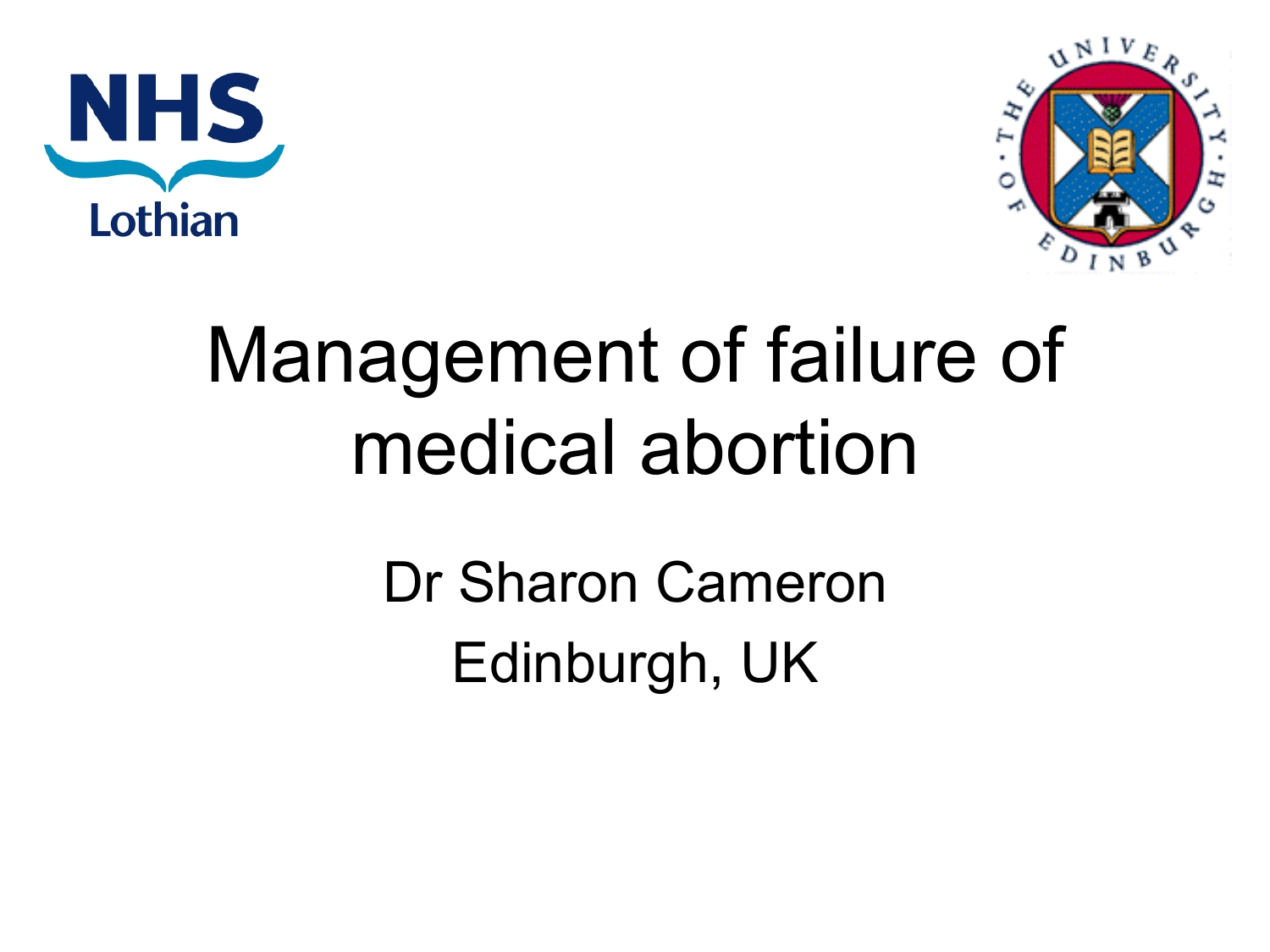#### **Overview**

- Failure vs success
- Ongoing pregnancy
- Incomplete abortion
- Missed abortion
- Minimising failure
- Early identification

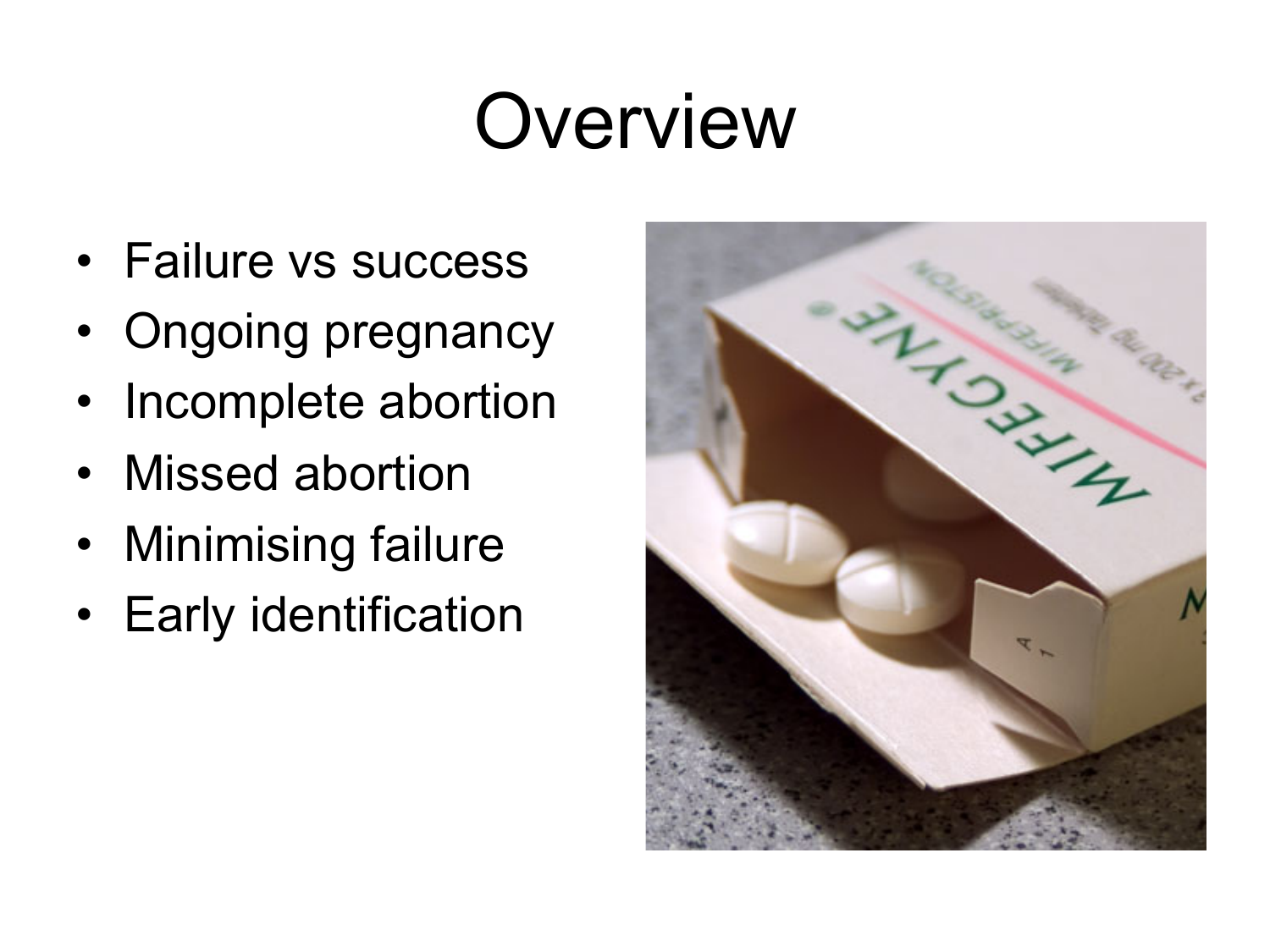#### Failure vs success of medical abortion

• Success: complete abortion without additional intervention

• Failure: to end the pregnancy (ongoing) or further intervention (medical or surgical) for retained tissue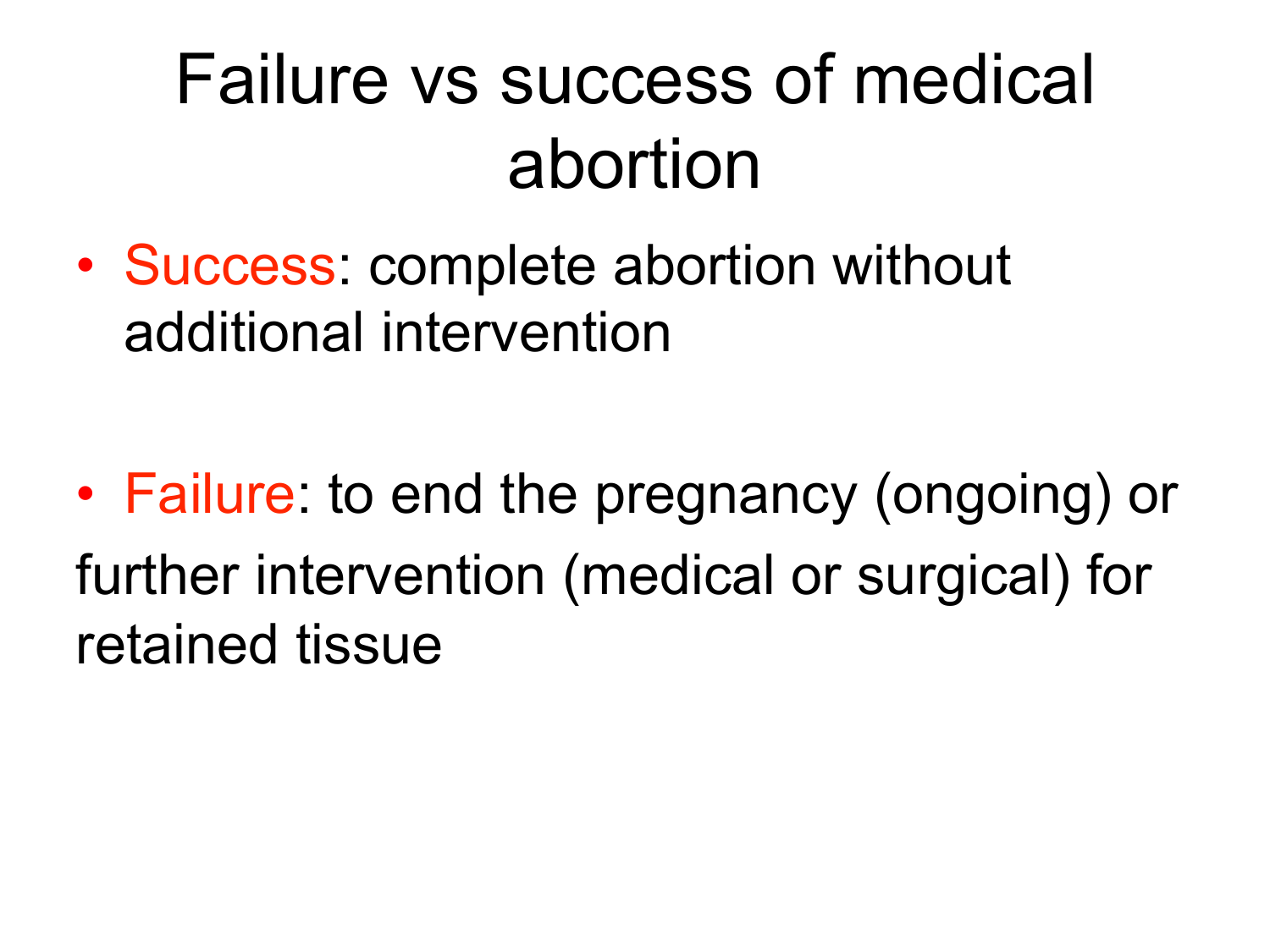### Routine ultrasound post TOP

- **NOT** required
- Ultrasonically visible products of conception/blood clot common
- Lead to unnecessary intervention
- **NO** endometrial thickness that predicts need for intervention
- Decision to evacuate should be based on clinical findings

*Reeves et al Ultra Obstet Gynecol 2009* 

*Acharya et al 2004 Acta Obstet Gynecol Scandi*



#### RCOG 2011,WHO 2012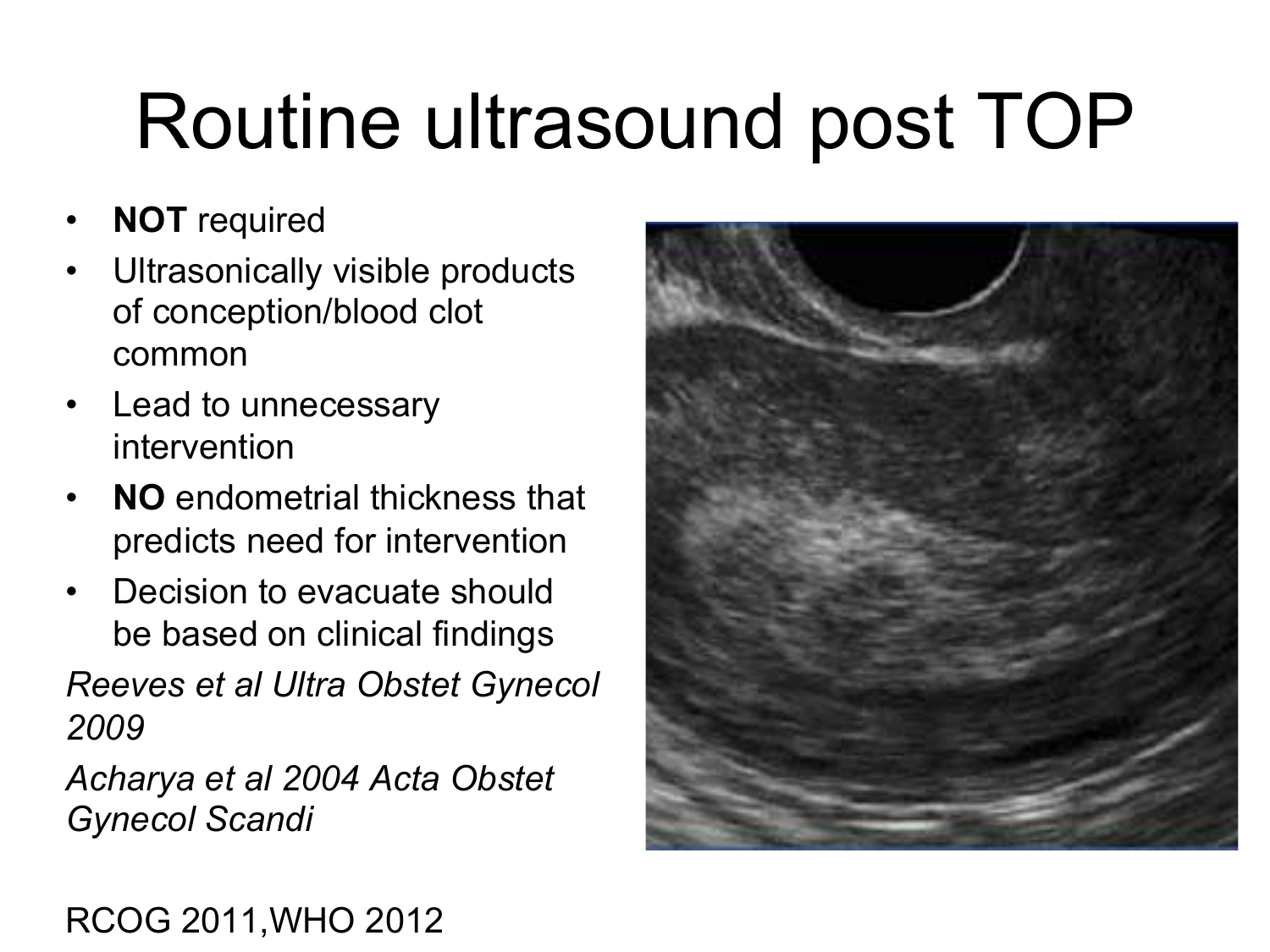# Ongoing pregnancy

- $\cdot$  0.5-1%
- Surgical TOP
- Medical repeat TOP
- Mifepristone & misoprostol
- Health care setting

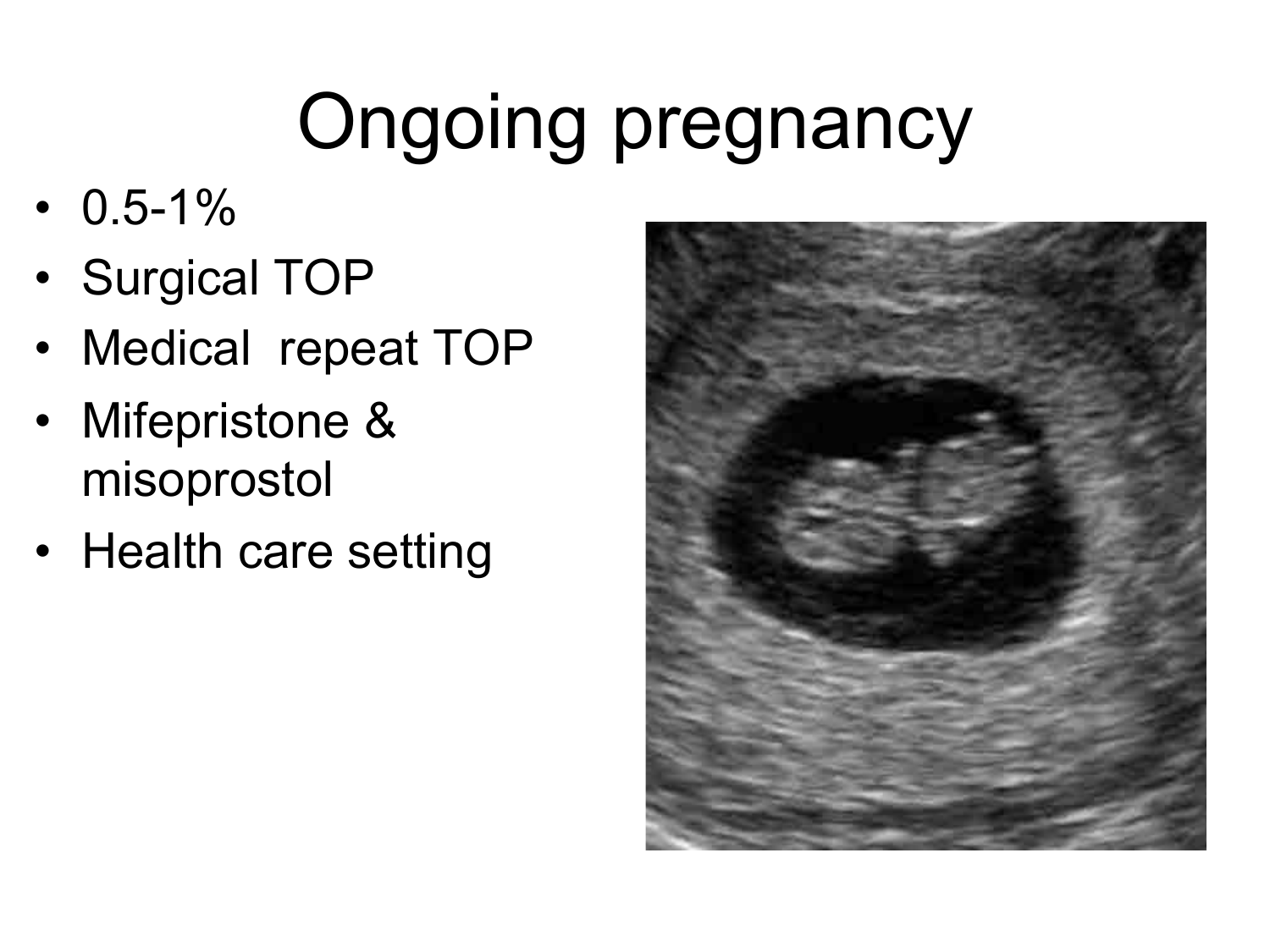### Continue ongoing pregnancy

- What is the risk?
- Ongoing pregnancy uncommon
- Women opt for repeat TOP
- Under reporting
- Pharmacovigilance study of first trimester exposure
- 105 pregnancies (46 mife, 59 mife & misoprostol)
- 94 live births
- Major congenital abnorm 4.6% (95% CI 1.2 -10.4%)
- General population 2-3%

*Bernard et al BJOG 2013*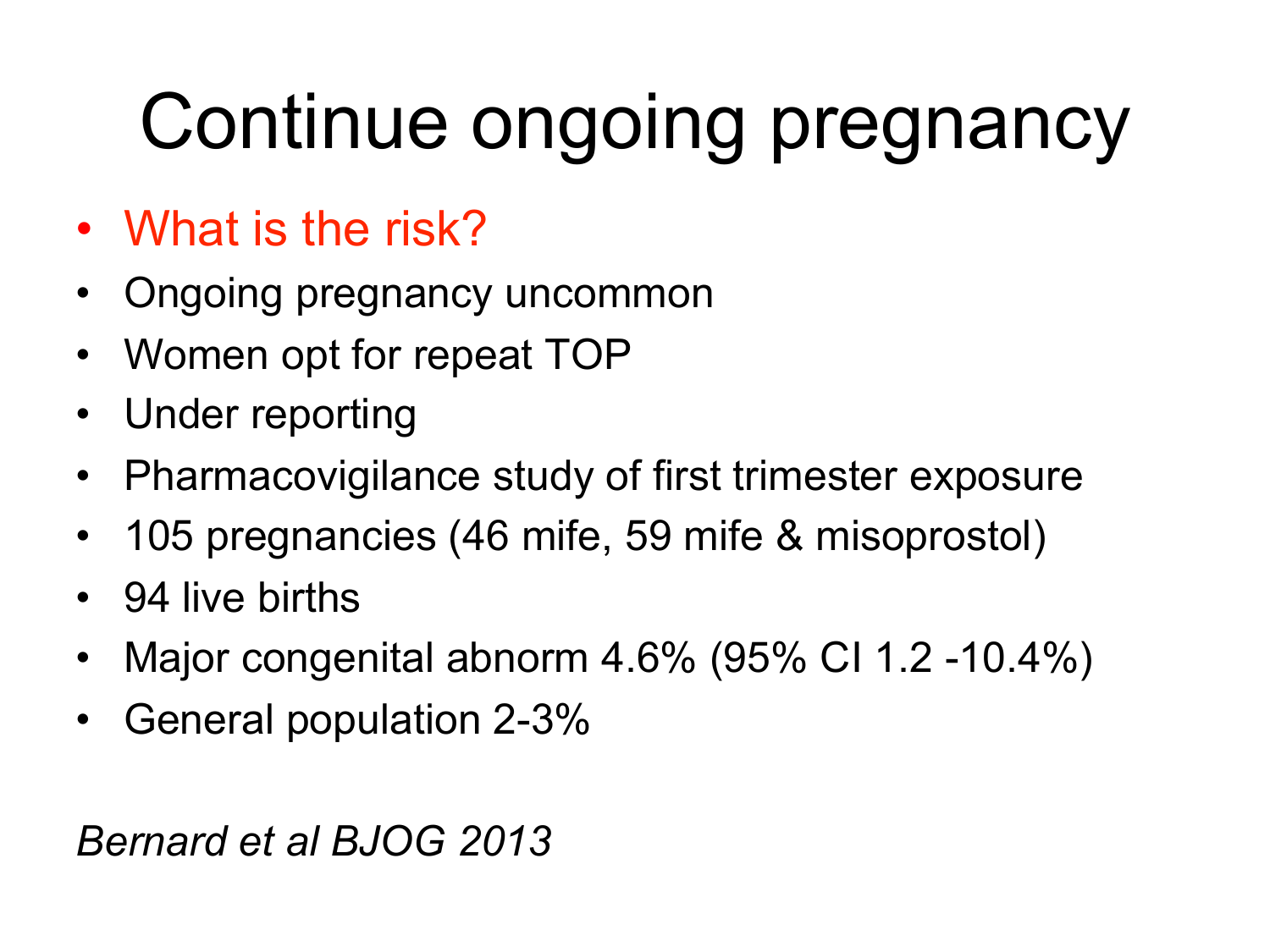#### Incomplete abortion

- Heavy bleeding &/ pain surgical vacuum aspiration
- Haemodynamically stable & no fever can :
- Expectant management or
- Medical (misoprostol) 600mcg oral or 400 mcg s/l\*
- Good information on what to expect & indications seek medical attention
- Resolution pain/bleed by 14 days then HSUP test 3wks Or individualised care
- \*FIGO 2012 recommended doses misoprostol
- RCOG Care of women requesting induced abortion 2011
- WHO Safe abortion: technical and policy guidance for health systems 2012
- NICE ectopic pregnancy and miscarriage 2012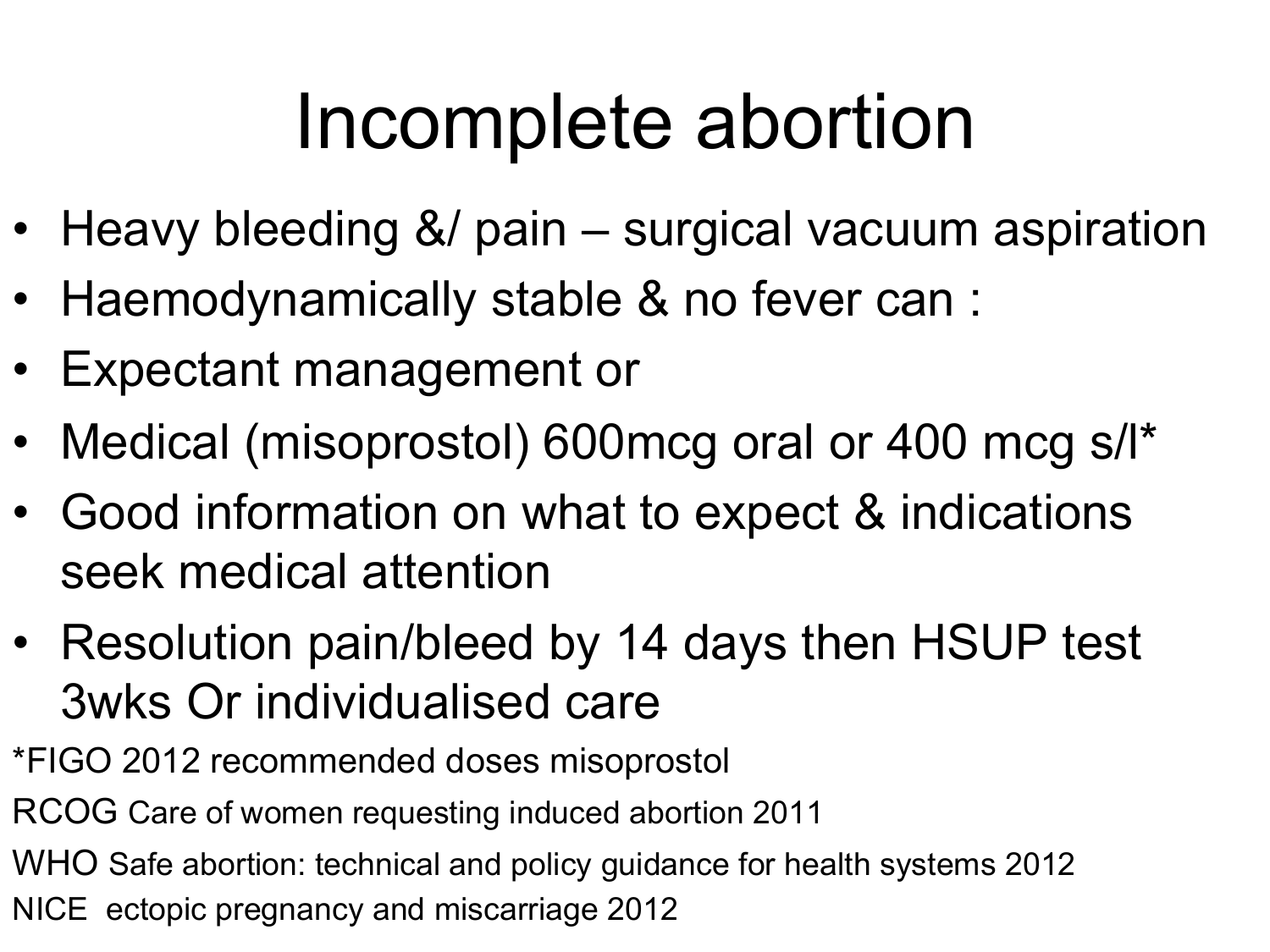#### Missed abortion

- Expectant
- Surgical
- Medical (misoprostol)\*
- 42% expelled *Reeves et al Contra 2008*
- 600 mcg s/lingual\*
- 800 mcg vaginal\*
- \*FIGO 2012 recommended doses misoprostol

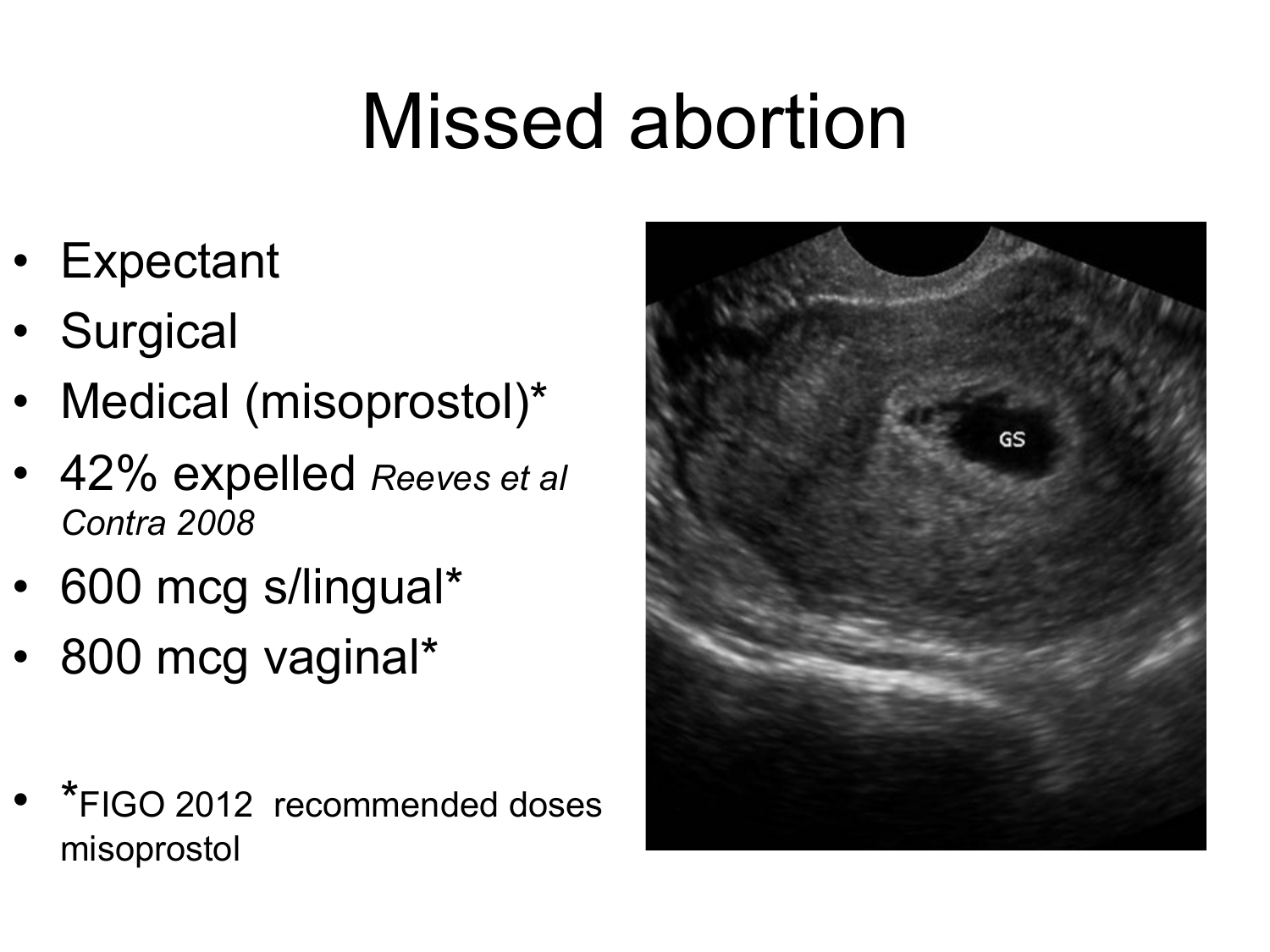# Minimising failure

- Gestation
- *Minimise unnecessary delays in referral*
- Initial dose of misoprostol (> 7 wks)
- *800mcg > 400mcg*
- Route of misoprostol
- *NOT oral after 7 wks* (*vaginal, sublingual, buccal* )
- Repeated dose misoprostol
- *Extra dose misoprostol if no bleed/expulsion by 3hrs*

*Ashok & Templeton et al BJOG 2002, von Hertzen et al BJOG 2003, Aubeny Eur J Contra Reprod 2001*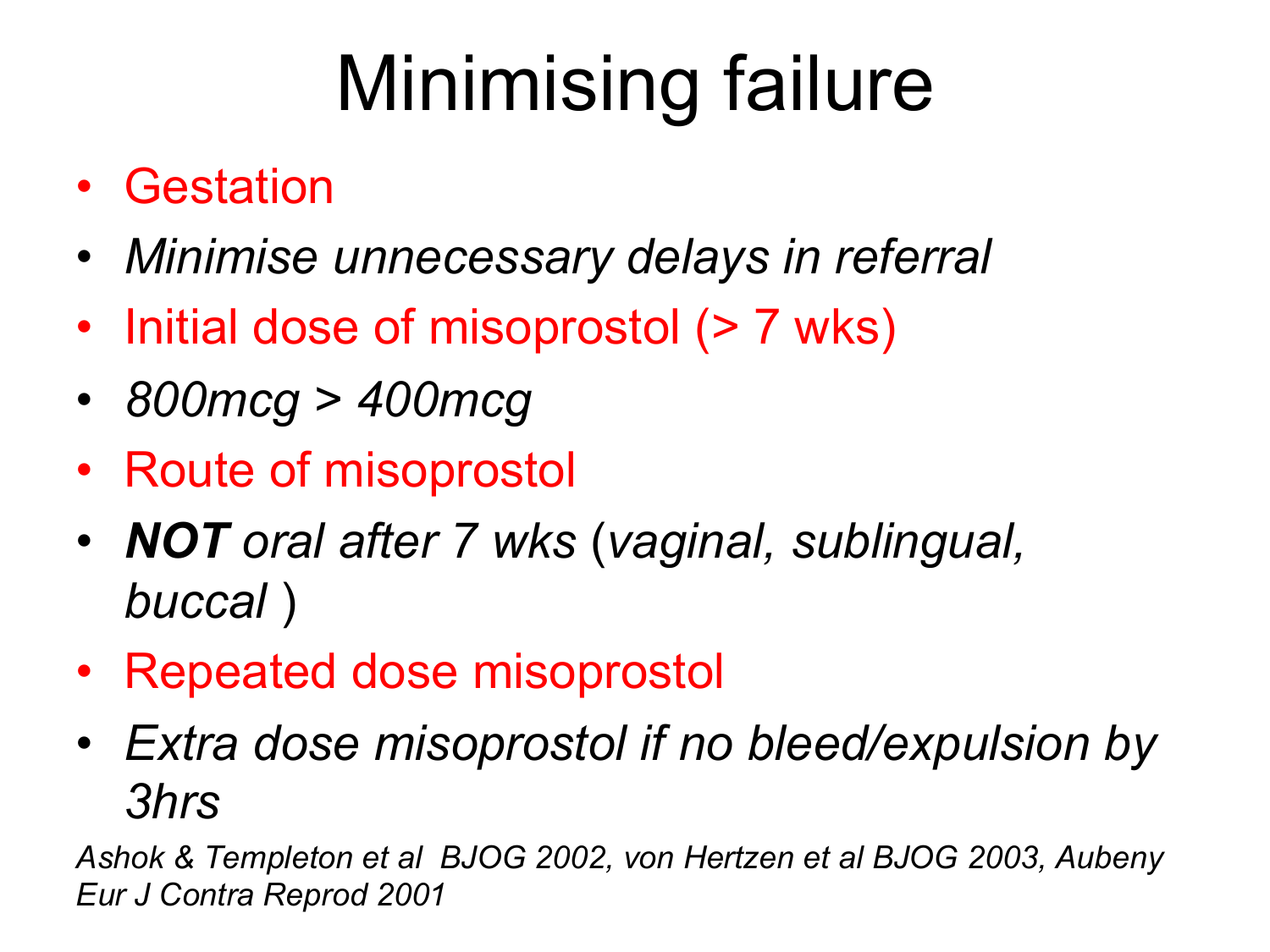# Early identification of failure

- Advice on signs / symptoms of ongoing pregnancy
- LSUP test vs HSUP ?
- Late presentation occurs with all follow up :
- Clinic *Gatter et al Contra 2012*
- Ultrasound
- Telephone FU & LSUP *Cameron et al Contra 2012*
- Self assessment

 *Cameron et al Contra 2014*

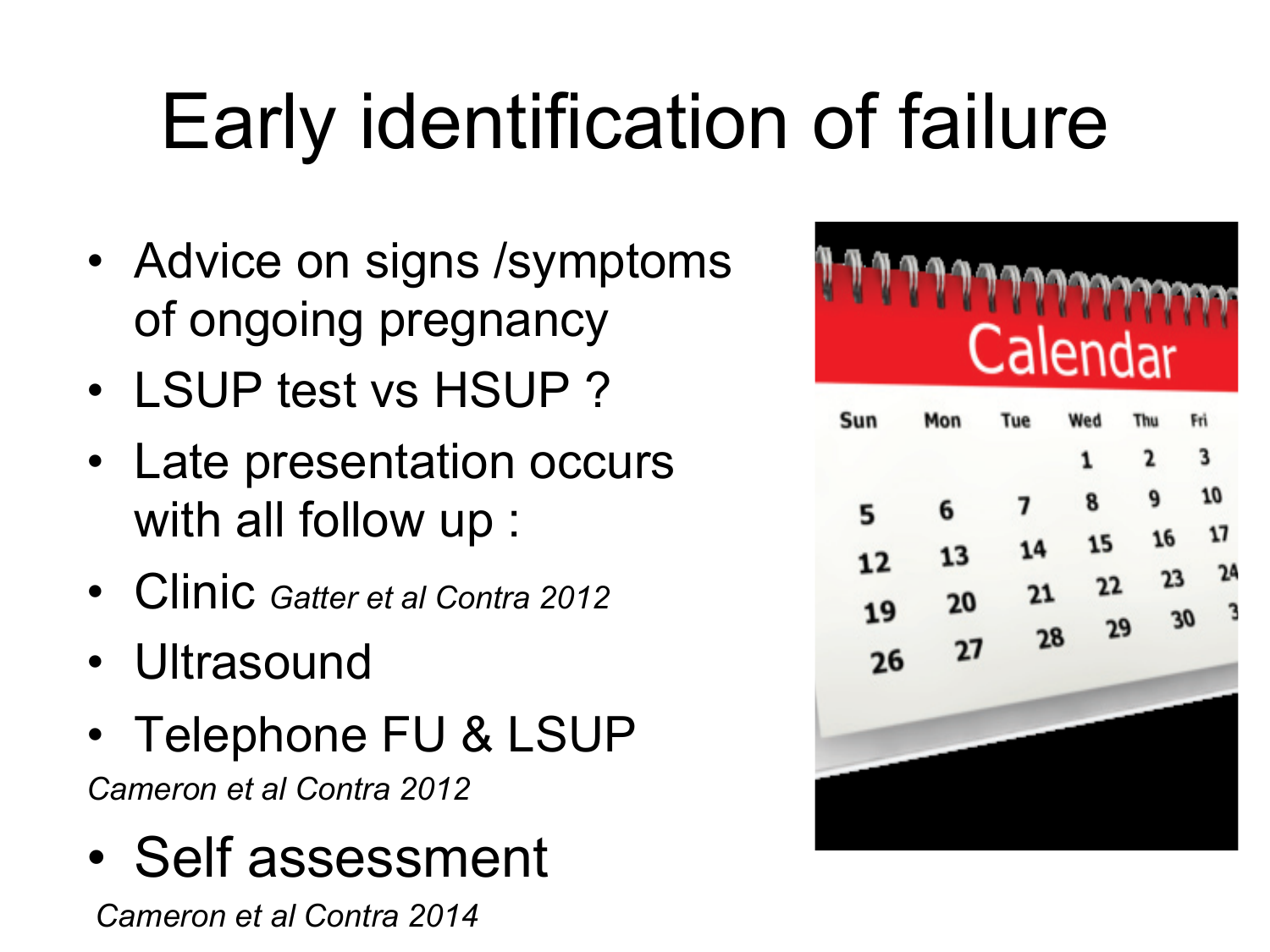#### Please remember you might still be pregnant if you have any of the following:



Please contact us if you have not bled within 24 hours of treatment or if you have less than 4 days of bleeding, or:



Tummy growing, or:



Tender breasts, or:



You do not have a period by 1 month after treatment.



Feeling sick, or: